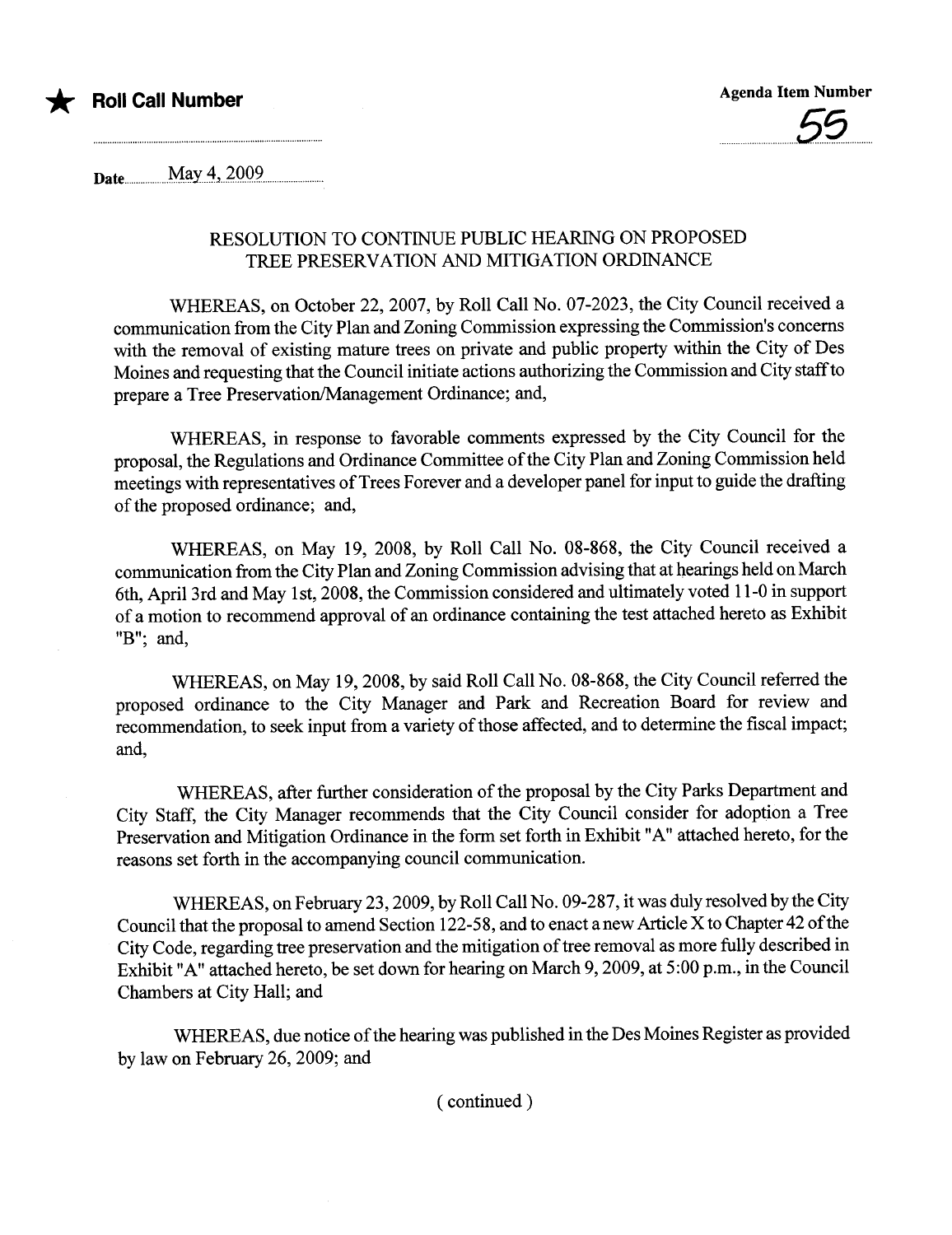# **Roll Call Number**

Date...............M~y..4.i..~.9.9.2...................

-2-

WHEREAS, on March 9,2009 by Roll Call No. 09-411, the City Council duly resolved to continue the public hearing until May 4, 2009 at 5 :00 p.m. in the Council Chambers at City Hall to allow time for additional input and give an opportunity for the Metro Advisory Council ("M.A.C.") to review the proposed ordinance, with the City Manager to report to the Council regarding details of the permitting process, fiscal impact of the proposed ordinance, and a description of penalties authorized under the proposed ordinance.

WHEREAS, M.A.C. has not yet reviewed the proposed ordinance and other paries with an interest in the ordinance have requested further opportunity to evaluate the ordinance and present their views to the City CounciL.

NOW, THEREFORE, BE IT RESOLVED, by the City Council of the City of Des Moines, Iowa, that the public hearing on the proposed Tree Preservation and Mitigation Ordinance is hereby opened, and the hearing is CONTINUED.

MOVED by  $\frac{1}{\sqrt{2}}$  to continue the hearing to  $\frac{1}{\sqrt{2}}$  13, 2009 of 5:30 PM

FORM APPROVED:

Michael F. Kelley **Assistant City Attorney** 

..........................................................................................

G:\SHARED\LEGAL\BROWN\WORK\MISC\Tree Preservation\Alt B\RC's and Ordinance.doc

| <b>COUNCIL ACTION</b> | <b>YEAS</b> | <b>NAYS</b>     | <b>PASS</b> | <b>ABSENT</b> |
|-----------------------|-------------|-----------------|-------------|---------------|
| <b>COWNIE</b>         |             |                 |             |               |
| <b>COLEMAN</b>        |             |                 |             |               |
| <b>HENSLEY</b>        |             |                 |             |               |
| <b>KIERNAN</b>        |             |                 |             |               |
| <b>MAHAFFEY</b>       |             |                 |             |               |
| <b>MEYER</b>          |             |                 |             |               |
| <b>VLASSIS</b>        |             |                 |             |               |
| <b>TOTAL</b>          |             |                 |             |               |
| <b>MOTION CARRIED</b> |             | <b>APPROVED</b> |             |               |

#### **CERTIFICATE**

I, DIANE RAUH, City Clerk of said City hereby certify that at a meeting of the City Council of said City of Des Moines, held on the above date, among other proceedings the above was adopted.

IN WITNESS WHEREOF, I have hereunto set my hand and affixed my seal the day and year first above written.

City Clerk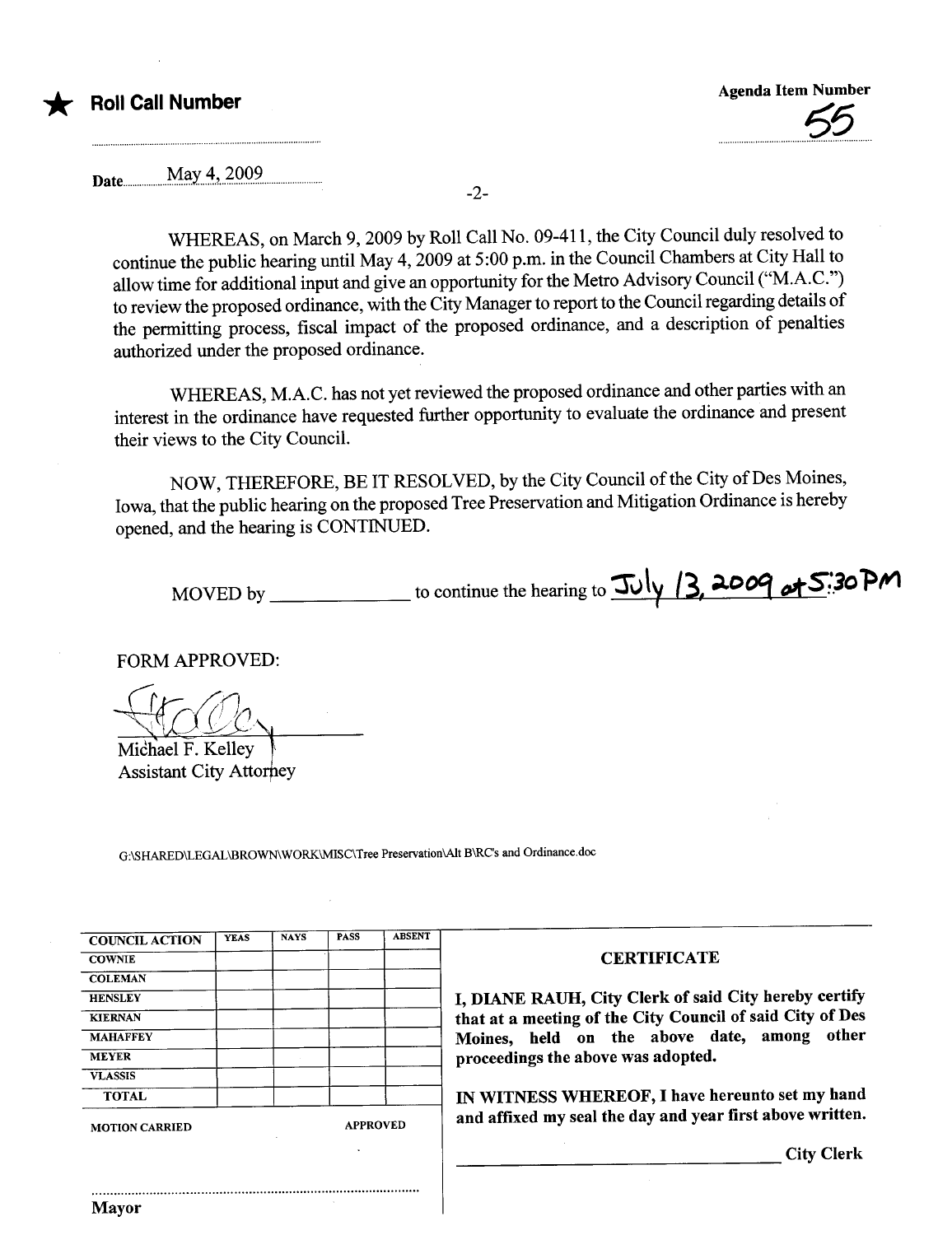# Exhibit "A"

65

## Proposed language as recommended by the City Staff

## Chapter 42. ENVIRONMENT. ARTICLE X. TREE PRESERVATION AND MITIGATION (new)

#### Sec. 42-550. Title.

This Aricle shall be known as the tree preservation and mitigation ordinance and may be cited as such and will be referred to in this aricle as such.

#### Sec. 42-551. Purpose.

The city council finds that the city contains many canopied areas containing trees of significant size, value and quantity that contribute in a positive way to the human and animal environment. Trees and associated vegetation that are properly maintained increase property values, maintain the natural ecology, temper the effects of extreme temperatues and winds, reduce runoff, prevent erosion, and help create and maintain the identity and visual character of the city. The purpose of this chapter is to preserve and prevent the removal of canopied areas and groves of mature trees on private property until the impact of such removal can be considered in the context of the ultimate use and development of the land. Further purposes include the mitigation and replacement of trees that are lost from removaL.

#### Sec. 42-552. Definitions:

The following words, terms and phrases, when used in this article, shall have the meanings ascribed to them in this section, except where the context clearly indicates a different meaning:

- 1. Diameter at breast height (DBH) means the diameter of the tree measured 4.5 feet from the ground.
- 2. Baseline aerial photography (BAP) shall refer to any aerial photographs and other credible data that identifies the location and boundaries of canopied areas as of a known date.
- 3. Canopied area means an area of tree cover, measured planimetrically in square feet, from baseline aerial photography.
- 4. Director means the community development director of the city or the director's designee.
- 5. Mature tree means all tree species of 12 inches or more in diameter at breast height.
- 6. Parcel means a tract of land under common ownership.
- 7. Replacement tree means a tree required to be planted in replacement of trees removed from a canopied area. Replacement trees shall be of a species on the list approved by the city council by resolution for use in the city and no less than one and  $1\frac{1}{2}$  inches in caliper measured six-inches from the ground.
- 8. Tree removal means the destruction or removal of a tree, and the removal of more than twenty per cent (20%) of the crown, trunk or root system of a tree or to damage a tree so as to cause the tree to decline or die within one growing season. Tree removal does not include normal tree trmming or pruning undertaken for the purpose of maintaining and preserving a tree.
- 9. Tree removal permit means a permit issued pursuant to this article for tree removal.

#### Sec. 42-553. Tree removal permit required.

A. No person shall cause, or engage in the act of tree removal except under authority of a tree removal permit issued pursuant to this section. However, tree removal is exempt from this requirement under the following circumstances:

- 1. No tree removal permit is required for tree removal activities on a parcel under 40,000 square feet in area.
- 2. No tree removal permit is required when both of the following conditions are satisfies: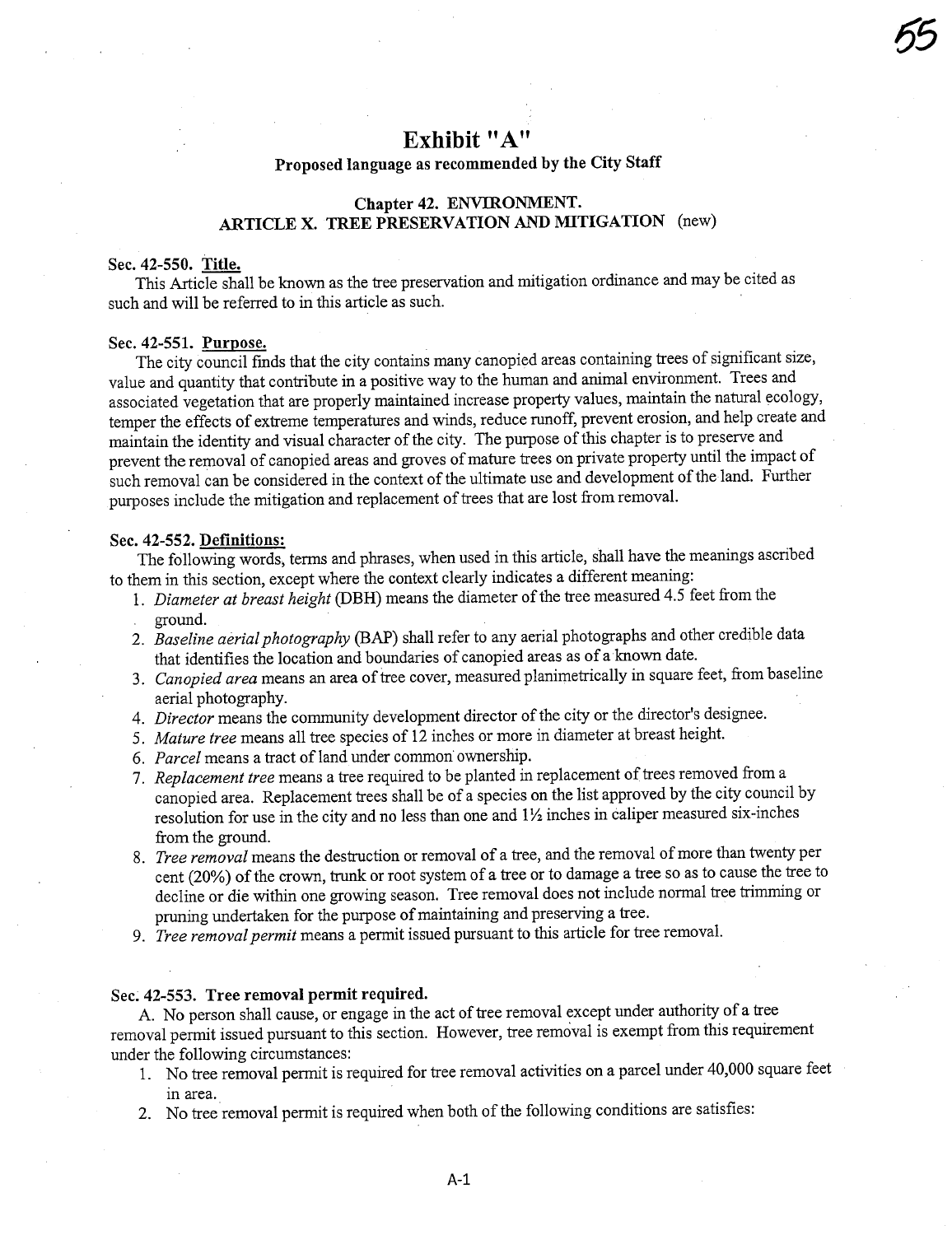- (a) Five or fewer mature trees are cumulatively removed from the parcel within any five year period after April 1, 2009; and,
- (b) Less than 10,000 square feet of tree canopy is cumulatively removed from the parcel within any five year period after April 1, 2009.

B. A tree removal permit authorizes the removal of those trees identified in the approved tree removal plan for the affected parcel. No person operating under authority of a tree removal permit for a parcel shall engage in any tree removal activities on that parcel in excess of the activities identified in the approved tree removal plan.

## Sec. 42-554. Application for tree removal permit.

A. Application. Application for a tree removal permit shall be made on a form provided by the community development department, and shall be accompanied by payment of a fee in the amount set in the schedule of fees adopted by the city council by resolution, and by three copies of the following information.

- (1) Vicinity sketch. The vicinity sketch shall be at a scale of one inch to 400 feet or larger and indicate the site location as well as the adjacent properties within 500 feet of the site boundaries.
- (2) Tree removal plan. The tree removal plan shall be at a scale of no more than one inch to 50 feet or larger, on one or more sheets no greater than 24 by 36 inches in size, showing the following for the affected parcel:
	- (a) A statement from the landowner or the landowner's representative explaining why the proposed amount of tree removal is required.
	- (b) The names, addresses and telephone numbers of the land owner( s) and the individual or business responsible for the tree removaL.
	- (c) A time schedule indicating the anticipated staring and completion' dates of the tree removaL.
	- (d) Location of the existing canopied area and all existing mature trees identified by size in DBH and species. However, trees located within an area which is designated on the plan as an area that is not to be disturbed and from which there is to be no tree removal, need not be individually identified.<br>Identification of the canopied areas and all mature trees to be removed.
	- (e) Identification of the canopied areas and all mature trees to be removed.
	- (f) Identification of canopied areas and mature trees, if any, which have been removed on or after Apri11, 2009, based on the available baseline aerial photography, and any additional information known to the applicant.
	- (g) Notations providing for protection of the existing trees which are identified to remain, demonstrating compliance with the standards for protection of existing trees set forth in Sec. 42-556.
	- for the tree removal, acknowledging that they are required to limit any tree removal to for the tree removal, acknowledging that they are required to limit any tree removal to An affirmative statement signed by an owner of the property or by the person responsible that identified in the approved tree removal plan.
- (3) Mitigation plan. If the proposed tree removal, together with any prior tree removal occurring after April 1, 2009, will result in the loss of: i) more than five mature trees; or, ii) more than 10,000 square feet of canopy area, then the following information shall also be provided:
	- ( a) The location, species and schedule for the planting of any replacement trees in conformance with the requirements of section 42-556.
	- (b) If applicable, a statement from a certified arborist evaluating the quality of the canopied area or matue trees proposed to be removed and identifying those trees or portons of the canopied area to be considered for removal without penalty or mitigation due to species tye, age, disease, damage and other factors.
	- (c) An affirmative statement signed by an owner of the property or by the person responsible for the tree removal, acknowledging that they are required to cause any replacement trees to be planted and maintained in conformance with such plan.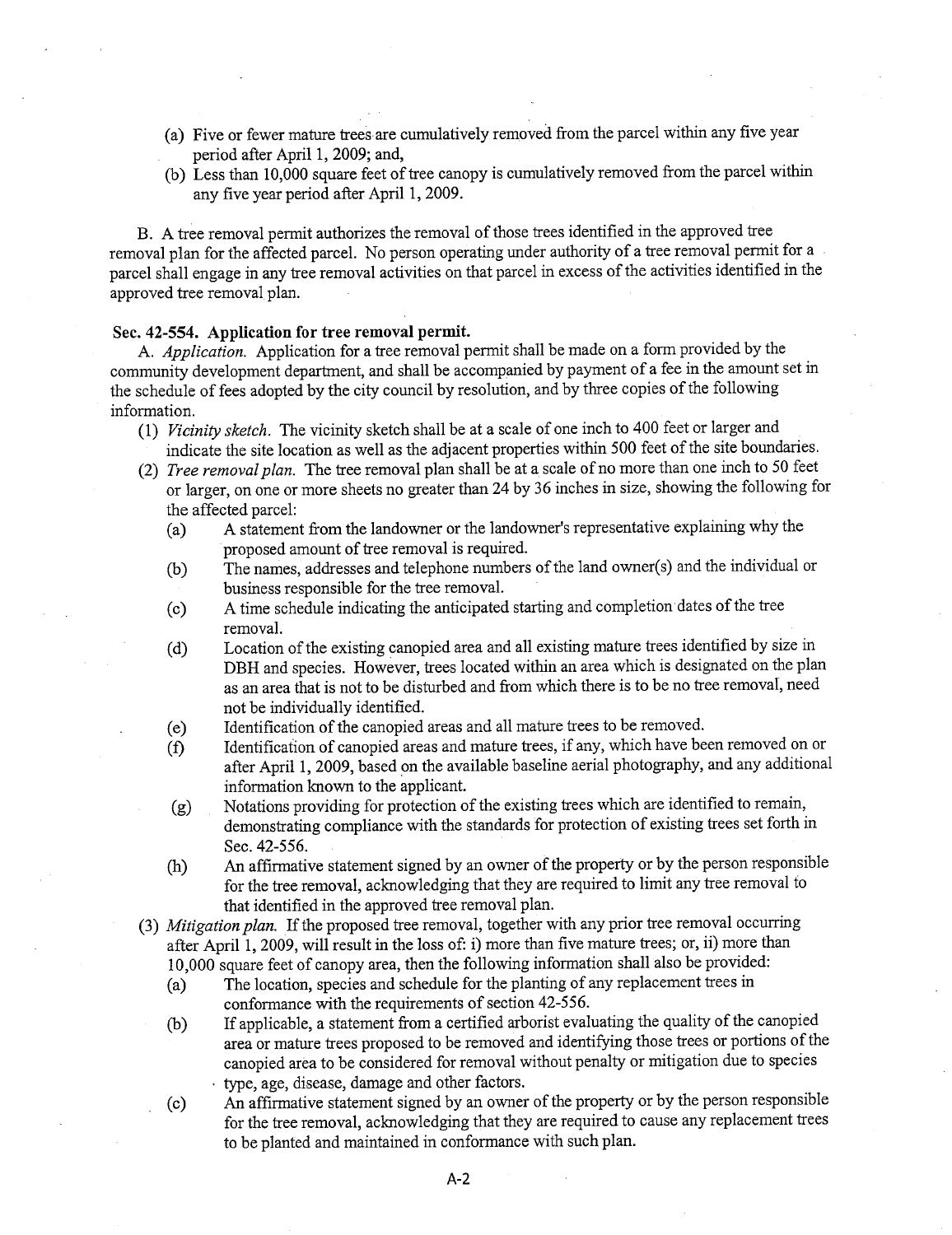B. Review and approval. Within twenty (20) working days of receipt of the complete application, the director shall, after consultation with the park and recreation director or such director's designee, approve, conditionally approve or deny the application based on the information provided pursuant to paragraph A, above.

Sec. 42-555. Appeals. The applicant may, upon written notice to the city council, appeal in whole or in part any determination made by the director within the scope of this article. Appeal shall be made without cost by fiing written notification of the appeal and the basis thereof with the city clerk within 30 days after directors ruling. The city council shall decide all appeals within 30 days after written notification of the appeal has been received by the city clerk, unless the applicant consents to an extension of time. A majority vote of the city council shall be necessary to overturn the action of the director.

#### Sec. 42-556. Tree protection and mitigation standards.

A. Protection of existing trees. Preference shall be given to preserving mature trees of a species recommended by the director. Any matue tree or canopied area identified for preservation by an approved tree removal plan shall be protected during any grading, construction or removal activity in accordance with policies approved by the director.

B. Tree mitigation. The tree mitigation plan shall provide for the mitigation of the mature trees subject to a tree removal permit, by the planting of replacement trees in accordance with the following mitigation standards based on the diameter breast height (DBH) of the removed trees. Plantings required by the landscape standards in the adopted site plan policies may not be counted as replacement trees. However, replacement trees may be used to satisfy any obligation for required street trees.

| DBH of Removed Tree in inches:                                                          | Ratio of Replacement Trees to Removed Tree: |  |  |  |
|-----------------------------------------------------------------------------------------|---------------------------------------------|--|--|--|
| At least 12 and less than 18                                                            | 1:1                                         |  |  |  |
| At least 18 and less than 23                                                            | 2:1                                         |  |  |  |
| At least 23 and less than 29                                                            | $3 \cdot 1$                                 |  |  |  |
| For each increment of 6 inches, or any part thereof over 29 inches, another replacement |                                             |  |  |  |
| tree shall be required.                                                                 |                                             |  |  |  |

C. Alternate mitigation. If the tree removal is performed without a tree removal permit, or that exceeds the tree removal allowed by an approved tree removal permt, then one replacement tree shall be planted for every 700 square foot increment of canopied area removed as determined by examination of the baseline aerial photography. P1antings required by the landscape standards in the adopted site plan policies and any required street trees may not be counted as such replacement trees.

D. Species of replacement trees. Replacement trees shall be of a species on the list approved by the city council for use in the city and approved by the director for use at the proposed location. Native species are preferred for replacement trees. Unless limited by site conditions, such as, but not limited, to overhead lines, all replacement trees shall be of an overstory species.

E. Off-site mitigation. Any replacement tree which cannot be reasonably planted within the boundaries of the development shall be planted off-site as approved by the director at the following locations:

- $(1)$  On city property at locations approved by the city;
- $(2)$  On other public property in the city with the written consent of an appropriate officer of the entity with jurisdiction over the property; and,
- (3) On private property in the city with the consent of the property owner.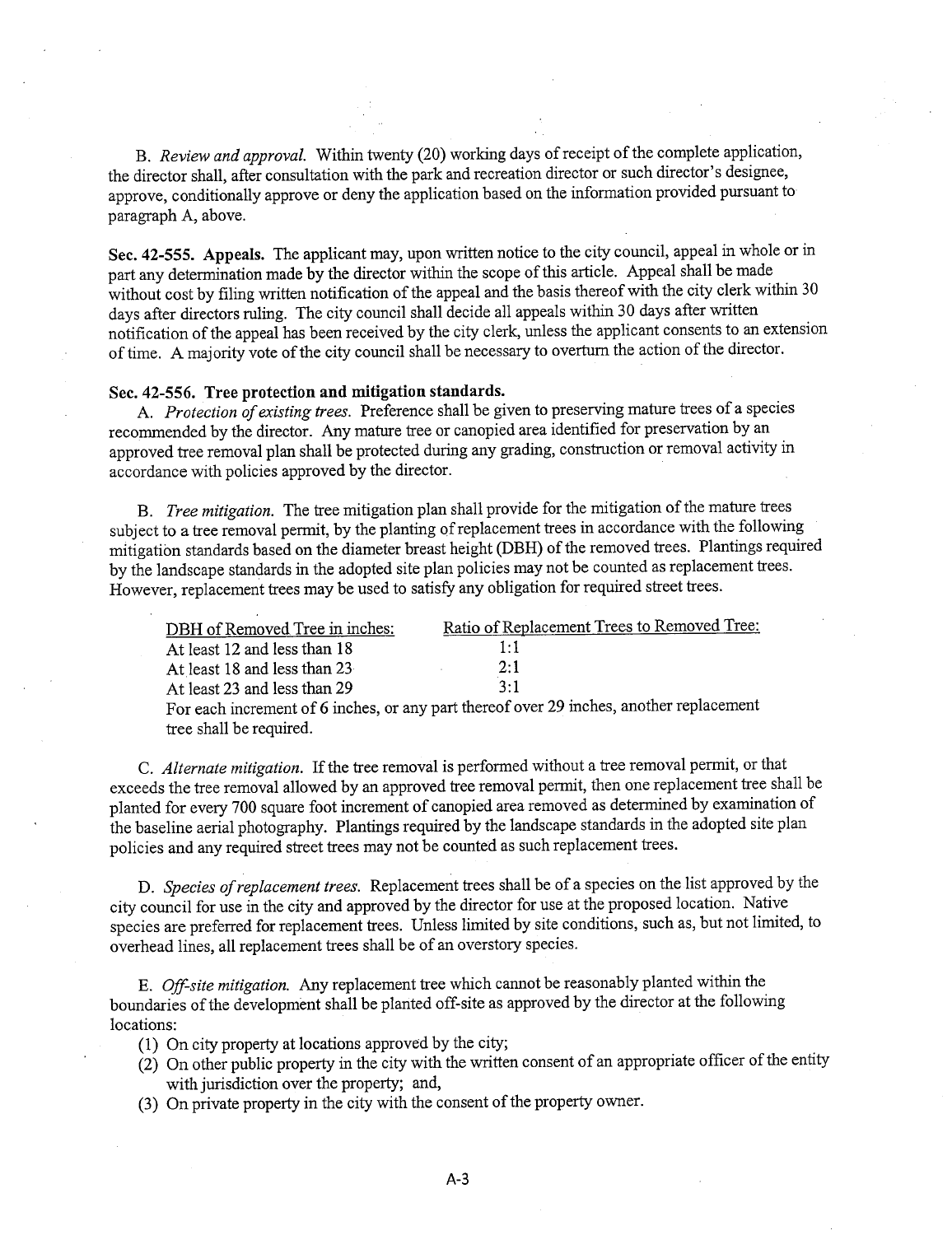Preference shall be given to off-site mitigation planting locations in close proximity to the property where the tree removal is proposed or has occurred.

F. Timing. All replacement trees shall be planted within one year of commencement of tree removal or by such later date as may be approved by the director for good cause shown. In the approval of any subdivision, site plan, or conceptual or development plan for the development of the affected parcel, the schedule for the planting of any replacement trees may be extended to- coordinate with such development.

G. Assurance of performance. The director may require a bond for the estimated cost of installing the replacement trees if the replacement trees are not to be planted contemporaneous with the tree removal or planed redevelopment. In considering whether to require a bond, the director shall consider whether the installation of the replacement trees is adequately assured by the applicant's need for further city permits or approval for the planned redevelopment of the site. As an alternative to the bond, the director may instead require that a notice be executed and recorded by all owners of the property in a form approved by the legal department, giving notice to future purchasers and owners of the mitigation requirements imposed pursuant to this section.

H. Maintenance of replacement trees. All replacement trees shall be maintained by the owner of the property where such tree is planted for a period of five (5) years, during which time the replacement tree shall not be subject to tree removal without the prior wrtten consent of the director. If any replacement tree is removed or dies within such period, regardless of the cause, such owner shall cause a new replacement tree to be planted in close proximity to the site of the original tree.

I. Variances. The director, after consultation with the parks and recreation director or such director's designee, may grant such variances from the terms of this section as will not be contrary to the public interest, where owing to special conditions a literal enforcement of the provisions of this section wil result in unecessary hardship, and so that the spirit of this aricle shall be observed and substantial justice done. In granting any variance, the director may prescribe appropriate conditions and safeguards in conformity with this article. Violation of such conditions and safeguards, when made a part of the terms under which the variance is granted, shall be deemed a violation of this article subject to enforcement under sections 42-557 and 42-558.

#### Sec. 42-557. Enforcement.

A. This article shall be implemented and administered by the community development department, and the zoning enforcement officer shall enforce this article.

B. No grading permit, plat of survey, subdivision plat, site plan, or building permit shall be approved for any development upon a parcel from which tree removal has occured in violation of this aricle, until a tree removal permt is first obtained for such tree removal which provides for the implementation of a mitigation plan meeting the standards in section 42-556.

C. No grading permit, plat of survey, subdivision plat, site plan, or building permit shall be approved for any development upon a parcel subject to a mitigation plan which has not been timely implemented until the requirements of that mitigation plan have been satisfied, or an amended mitigation plan is submitted and approved to coordinate the mitigation plantings with the redevelopment of the parcel.

D. If a violation of this article has been established by judgment or agreement with an owner of the property, the zoning enforcement officer or the officer's designee may cause a notice to be recorded in a form approved by the legal department, giving notice to future purchasers and owners of the property of the limitations imposed by such judgment or agreement.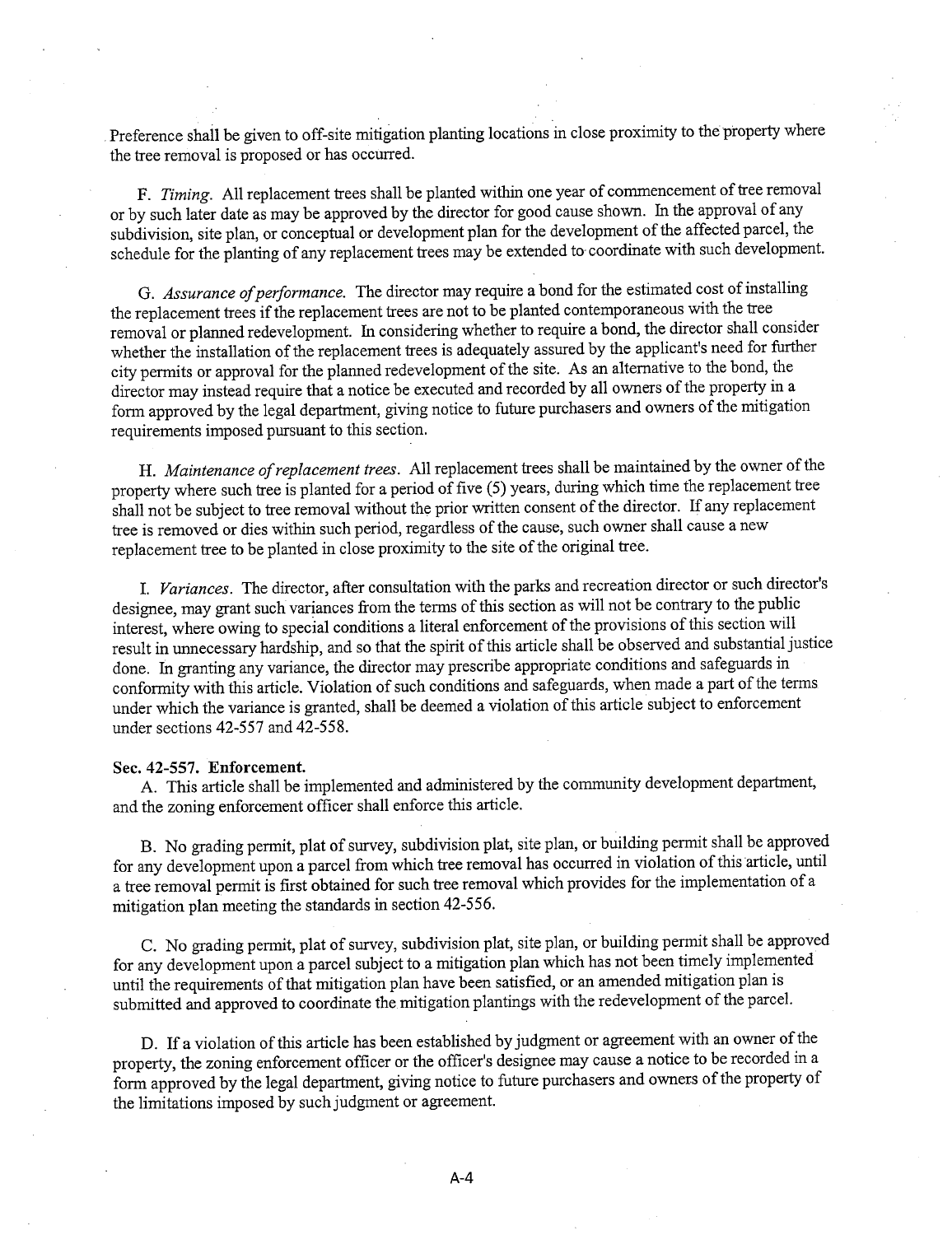## Sec. 42-558. Civil violations and penalties.

A. No person shall engage in or cause any activity to be done in violation of any provision of this article.

B. Persons who fail to perform an act required by the provisions of this aricle or who commit an act prohibited by the provisions of this article shall be guilty of a misdemeanor punishable by fine or imprisonment as provided by section 1-15 of the City Code, or shall be guilty of a municipal infraction punishable by a civil penalty as provided by section 1-15 of the City Code.

C. The city may obtain injunctive relief to enforce the provisions of this chapter.

## Chapter 122 VEGETATION ARTICLE II. TREES

#### Sec. 122-58. Restriction on planting certain trees.

- (a) No catalpa, soft maple, box elder, cottonwood, boileana poplar. American elm, black locust, Siberian elm, white poplar, willow, silver maple, weeping birch, Lombardy poplar, tree of heaven, evergreen poplar, Chinese elm, low growing tree or any tree having weeping or pendulous branches No tree shall be planted in any of the public highways, streets or alleys in the city which is not on the list of street trees approved by the City Council by resolution.
- (b) No trees may be planted where there is less than 2 1/2 feet of soil on all sides of such tree, and not more than two trees can be planted on the parking in front of a 50-foot lot. No conifers or evergreens should be planted between the sidewalk and the curb of any city street for safety considerations. No such planting shall be any closer than five feet from any fire hydrant nor closer than 40 feet to another tree.

OTHER REQUIRED ACTIONS: Present an updated list of acceptable street trees for approval by resolution of the City CounciL.

G:\SHARED\LEGAL\BROWNWORK\MISC\Tree Preservation\Alt B\Tree Ordinance 09-02-17 FINAL.doc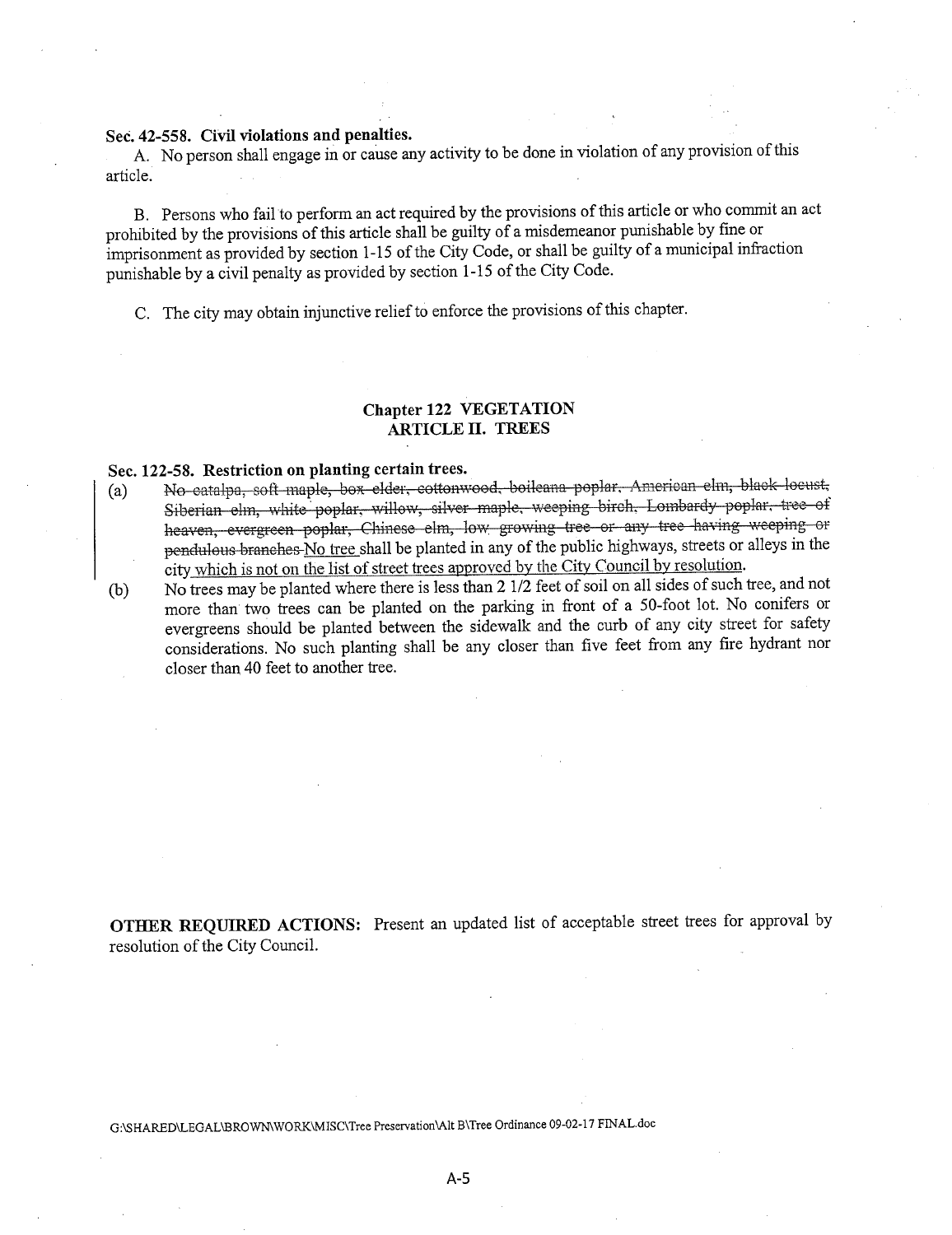## Exhibit "B"

## Proposed language with additions and deletions recommended by the Plan and Zoning Commission

## Chapter 42. ENVIRONMENT. ARTICLE X. TREE PRESERVATION AND MITIGATION

### Sec. 42-550. Title.

This Aricle shall be known as the tree preservation and mitigation ordinance and may be cited as such and will be referred to in this aricle as such.

#### Sec. 42-551. Purpose.

The city council finds that the city contains many canopied areas containing trees of significant size, value and quantity that contribute in a positive way to the human and animal environment. Trees and associated vegetation that are properly maintained increase property values, maintain the natural ecology, temper the effects of extreme temperatures and winds, reduce runoff, prevent erosion, and help create and maintain the identity and visual character of the city. The purpose of this chapter is to preserve and prevent the removal of canopied areas and groves of mature trees on private property until the impact of such removal can be considered in the context of the ultimate use and development of the land. Further purposes include the mitigation and replacement of trees that are lost from removaL.

### Sec. 42-552. Definitions:

The following words, terms and phrases, when used in this article, shall have the meanings ascribed to them in this article, except where the context clearly indicates a different meaning:

- 1. Diameter at breast height (DBH) means the diameter of the tree measured 4.5 feet from the ground.
- 2. Baseline aerial photography (BAP) shall refer to any aerial photographs and other credible data that identifies the location and boundaries of canopied areas as of a known date.
- 3. Canopied area means an area of tree cover, measured planimetrically in square feet, from baseline aerial photography.
- 4. Director means the community development director of the city or the director's designee.
- 5. Mature tree means all tree species of 12 inches or more in diameter at breast height.
- 6. Parcel means a tract of land under common ownership.
- 7. Replacement tree means a tree of a species approved for use as a street tree and no less than one and  $1\frac{1}{2}$  inches in caliper measured six-inches from the ground, required to be planted in replacement of trees removed from a canopied area.
- S. Tree removal means the destruction or removal of a tree, and the removal of more than twenty per cent (20%) of the crown, trunk or root system of a tree or to damage a tree so as to cause the tree to decline or die within one growing season. Tree removal does not include normal tree trimming or pruning undertaken for the purpose of maintaining and preserving a tree.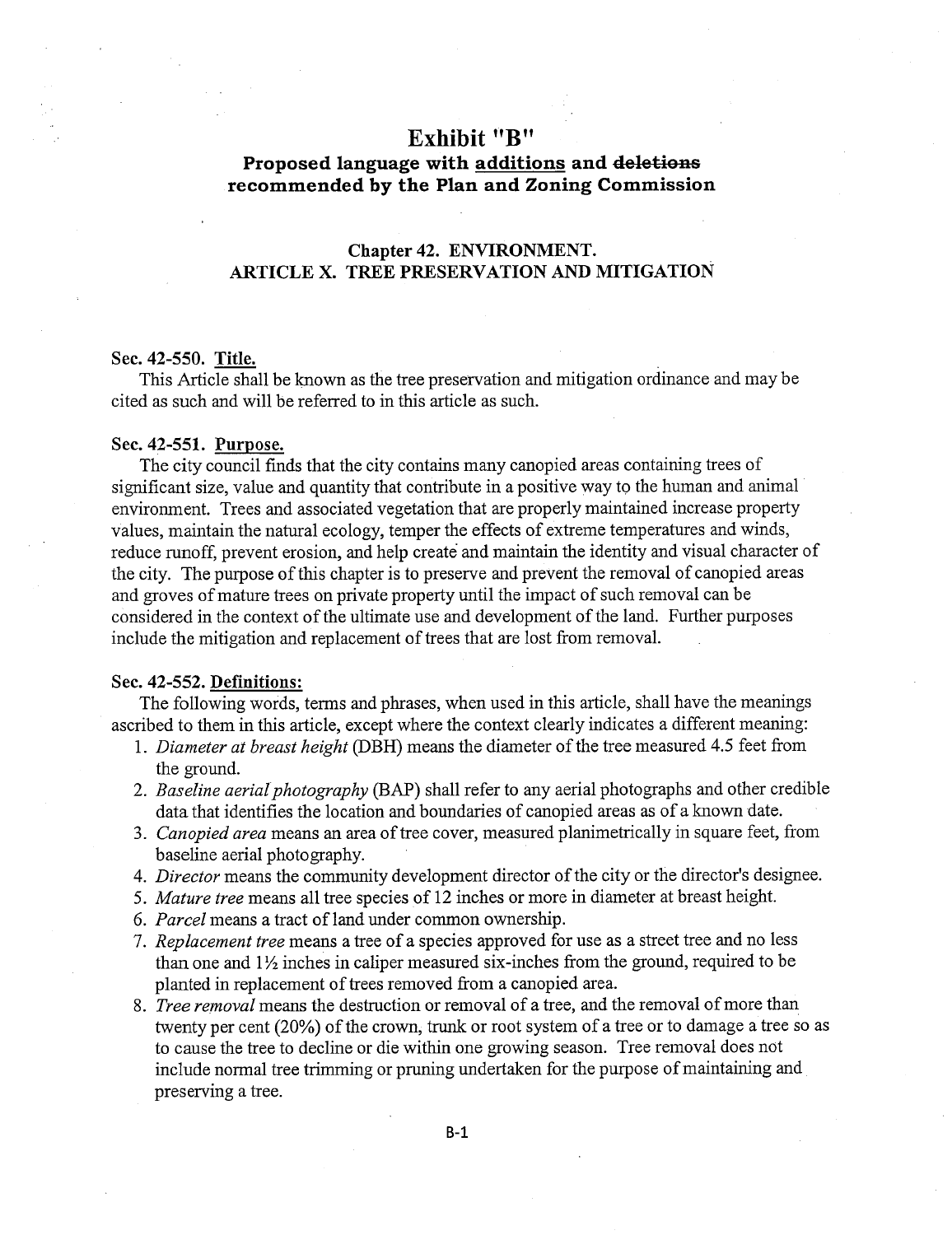9. *Tree removal permit* means a permit issued pursuant to this article for tree removal.

#### Sec. 42-553. Tree removal permit required.

A. No person shall cause, or engage in the act of tree removal except under authority of a tree removal permit issued pursuant to this section. However, tree removal is exempt from this requirement under the following circumstances:

- 1. No tree removal permit is required for tree removal activities on a parcel under 40,000 square feet in area;
- 2. No tree removal permit is required for tree removal when five or fewer trees, each having a diameter at breast height of twelve inches or greater are removed from a parcel within any five year period.

3. Tree removal within city right of way is regulated by the department of public works.

4. Tree removal within city parks is regulated by the park and recreation board.

B. A tree removal permit authorizes the removal of those trees identified in the approved tree removal plan for the affected parceL. No person operating under authority of a tree removal permit for a parcel shall engage in any tree removal activities on that parcel in excess of the activities identified in the approved tree removal plan.

## Sec. 42-554. Application for tree removal permit.

A. Application. Application for a tree removal permit shall be made on a form provided by the community development department, and shall be accompanied payment of a fee in the amount set in the schedule of fees adopted by the city council by resolution, and by three copies of the following information.

- (1) Vicinity sketch. The vicinity sketch shall be at a scale of one inch to 400 feet or larger and indicate the site location as well as the adjacent properties within 500 feet of the site boundaries.
- (2) *Tree removal plan*. The tree removal plan shall be at a scale of no more than one inch to 50 feet or larger, on one or more sheets no greater than 24 by 36 inches in size, showing the following for the affected parcel:
	- (a) The names, addresses and telephone numbers ofthe land owner(s) and the individual or business responsible for the tree removaL.
	- (b) A time schedule indicating the anticipated staring and completion dates of the tree removaL.
	- (c) Location of the existing canopied area and all existing trees twelve inches or greater in diameter breast height (DBH), identified by size in DBH and species. However, trees located within an area which is designated on the plan as an area that is not to be distubed and from which there is to be no tree removal need not be individually identified.
	- (d) Identification of canopied areas, if any, which have been removed on or after July 1,2008, based on the available baseline aerial photography, and any additional information known to the applicant.
	- (e) Identification of the canopied areas and all trees twelve inches or greater in DBH proposed to be removed.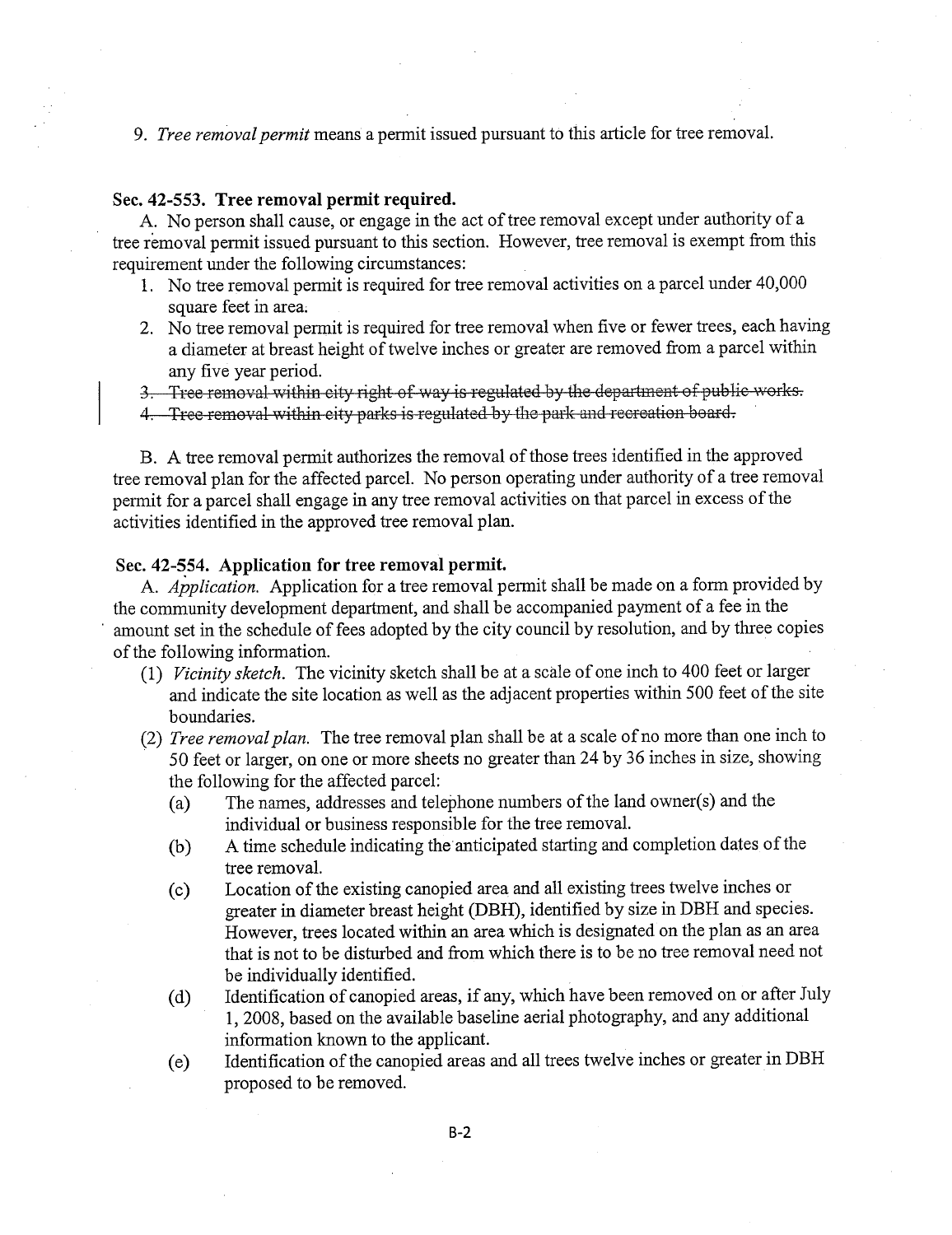- (f) Notations providing for protection of the existing trees which are identified to remain, demonstrating compliance with the standards for protection of existing trees set forth in Sec. 42-556.
- (g) An affirmative statement signed by an owner of the property or by the person responsible for the tree removal, acknowledging that they are required to limit any tree removal to that identified in the approved tree removal plan.
- (3) Mitigation plan. If the proposed tree removal, together with any prior tree removal occurring after July 1, 2008, will result in the loss of: the greater of: i) 10,000 square feet of canopy area; or ii) ten percent of the canopy area existing on July 1, 2008, whichever is less, then the following information shall also be provided:
	- (a) A statement from the landowner explaining why the proposed amount of tree removal is required.
	- (b) The location, species and schedule for the planting of any replacement trees in conformance with the requirements of section 42-556.
	- (c) If applicable, a statement from a certified arborist evaluating the quality of the canopied area proposed to be rerroved and identifyng those trees or portions of the canopied area appropriate for removal without penalty or mitigation due to species type, age, disease, damage and other factors.
	- (d) An affirmative statement signed by an owner of the property or by the person responsible for the tree removal, acknowledging that they are required to cause any replacement trees to be planted and maintained in conformance with such plan.

B. Review and approval. Within twenty (20) working days of receipt of the application, the director shall approve, conditionally approve or deny the application. The director shall approve the application if the proposed tree removal, together with any prior tree removal occurring after July 1, 2008, will not result in the loss of the greater of; i) 10,000 square feet of canopy area; or ii) ten percent of the canopy area existing on July 1, 2008, whichever is less. The director may approve an application for proposed tree removal in excess of such limitation only if the director determines. after consultation with the City Arborist, that such tree removal is reasonably justified based on the statements provided pursuant to paragraph A.3, above, and tree mitigation is provided in conformance with section 42-556.

#### Sec. 42-555. Appeals.

A. Appeal to commission. The applicant may, upon notice to the plan and zoning commission, appeal in whole or in part any determination or action of the director made within the scope of this article. Appeal shall be made without cost by written notification of the appeal and the basis thereof, received by the community development department within 30 days after the date of the action from which appeal is sought. The plan and zoning commission shall decide all appeals within 30 days after wrtten notification of the appeal has been received by the community development department, provided that the appellant may agree to a longer time period. Failure to decide the appeal within such period shall have the effect of overturning the director's decision and approving the tree removal plan as submitted. Except as provided in this aricle, the affrmative vote of at least eight commission members shall be necessary to overturn or modify the action from which appeal is sought. At the commission meeting, the appealing pary shall be presented a reasonable opportunity to present his or her views.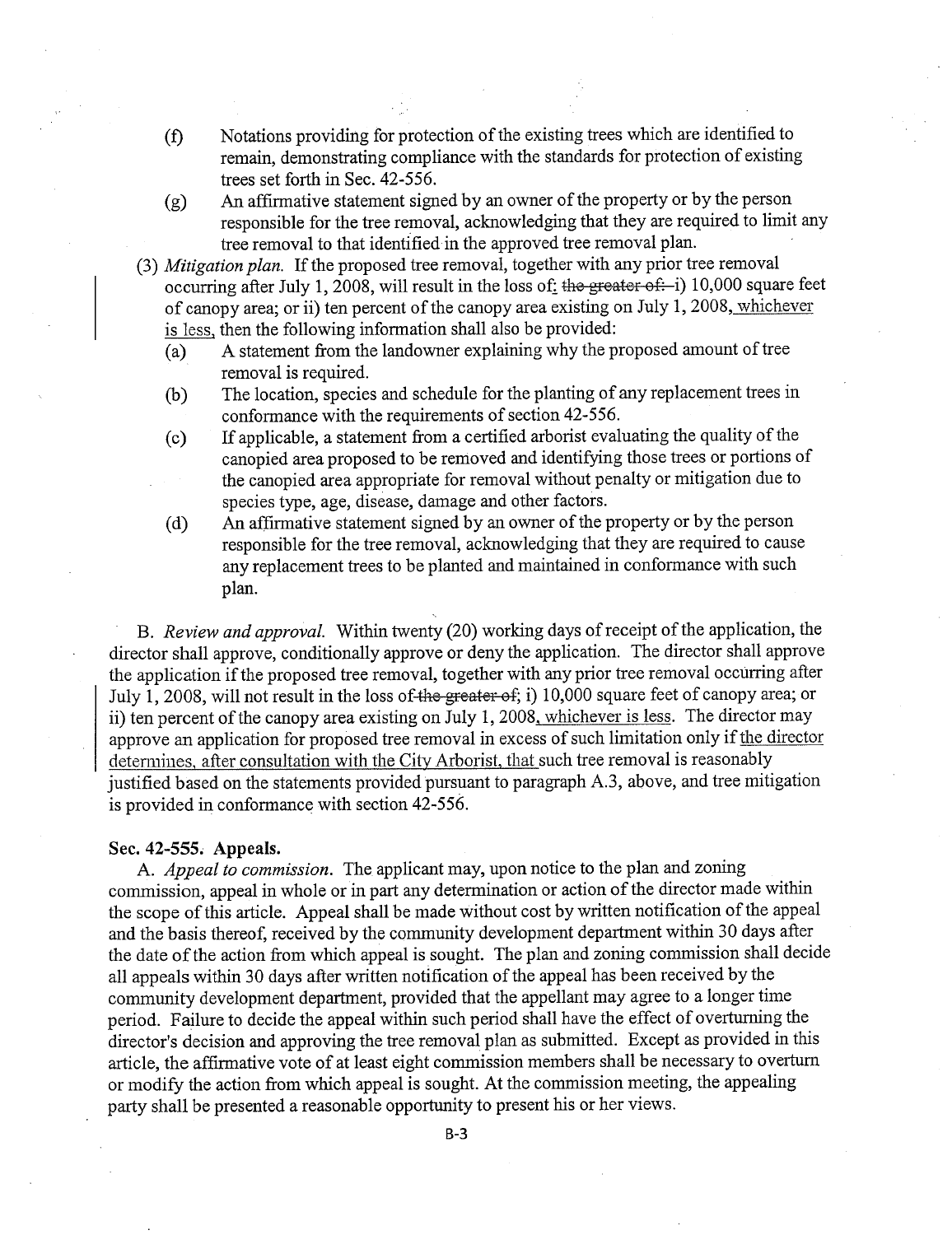B. Appeal to city council. The applicant may, upon written notice to the city council, appeal in whole or in part any determination made by the plan and zoning commission made within the scope of this article. Appeal shall be made without cost by filing written notification of the appeal and the basis thereof with the city clerk within 30 days after the commission ruling. The city council shall decide all appeals within 30 days after written notification of the appeal has been received by the city clerk. A majority vote of the city council shall be necessary to overturn the action of the plan and zoning commission.

## Sec. 42-556. Tree mitigation and preservation standards.

A. Tree mitigation. Preference shall be given to preserving mature trees of a species recommended by the director. If the proposed tree removal, together with any prior tree removal occurring after July 1, 2008, will result in the loss of  $\frac{1}{2}$  the greater of; i) 10,000 square feet of canopy area; or ii) ten percent of the canopy area existing on July 1, 2008, whichever is less, then the tree mitigation plan shall provide for the mitigation of the mature trees subject to tree removal by the planting of replacement trees in accordance with the following mitigation standards based on the diameter breast height (DBH) of the removed trees. Such replacement trees may be used to satisfy any obligation for required street trees.

| DBH of Removed Tree in inches:                                              | Ratio of Replacement Trees to Removed Tree: |  |  |  |
|-----------------------------------------------------------------------------|---------------------------------------------|--|--|--|
| At least 12 and less than 18                                                | $\pm 1$ 2:1                                 |  |  |  |
| At least 18 and less than 23                                                | 2:13:1                                      |  |  |  |
| At least 23 and less than 29                                                | 3:14:1                                      |  |  |  |
| For each increment of 6 inches, or any part thereof over 29 inches, another |                                             |  |  |  |
| replacement tree shall be required.                                         |                                             |  |  |  |

B. Alternate mitigation. If the tree removal is performed without a tree removal permit, or that exceeds the tree removal allowed by an approved tree removal permit, that together with any prior tree removal occurring after July 1, 2008, results in the loss of: the greater of; i) 10,000 square feet of canopy area; or ii) ten percent of the canopy area existing on July 1, 2008, whichever is less, then one replacement tree shall be planted for every  $200$   $700$ -square foot increment of canopied area removed in excess of that threshold, as determined by examination of the baseline aerial photography. Such replacement trees shall be in addition to any required street trees, and the replacement trees may not be used to satisfy the obligatìon for any required street trees.

C. Species of replacement trees. Replacement trees shall be of a species approved for use as a street tree or a native species and approved by the director for use at the proposed location. Native species are preferred. Unlesslimited by site conditions, such as, but not limited, to overhead lines, all replacement trees shall be of an overstory species.

D. Protection of existing trees. Any mature tree or canopied area identified for preservation by an approved tree removal plan shall be protected during any grading, construction or removal activity in accordance with policies approved by the director.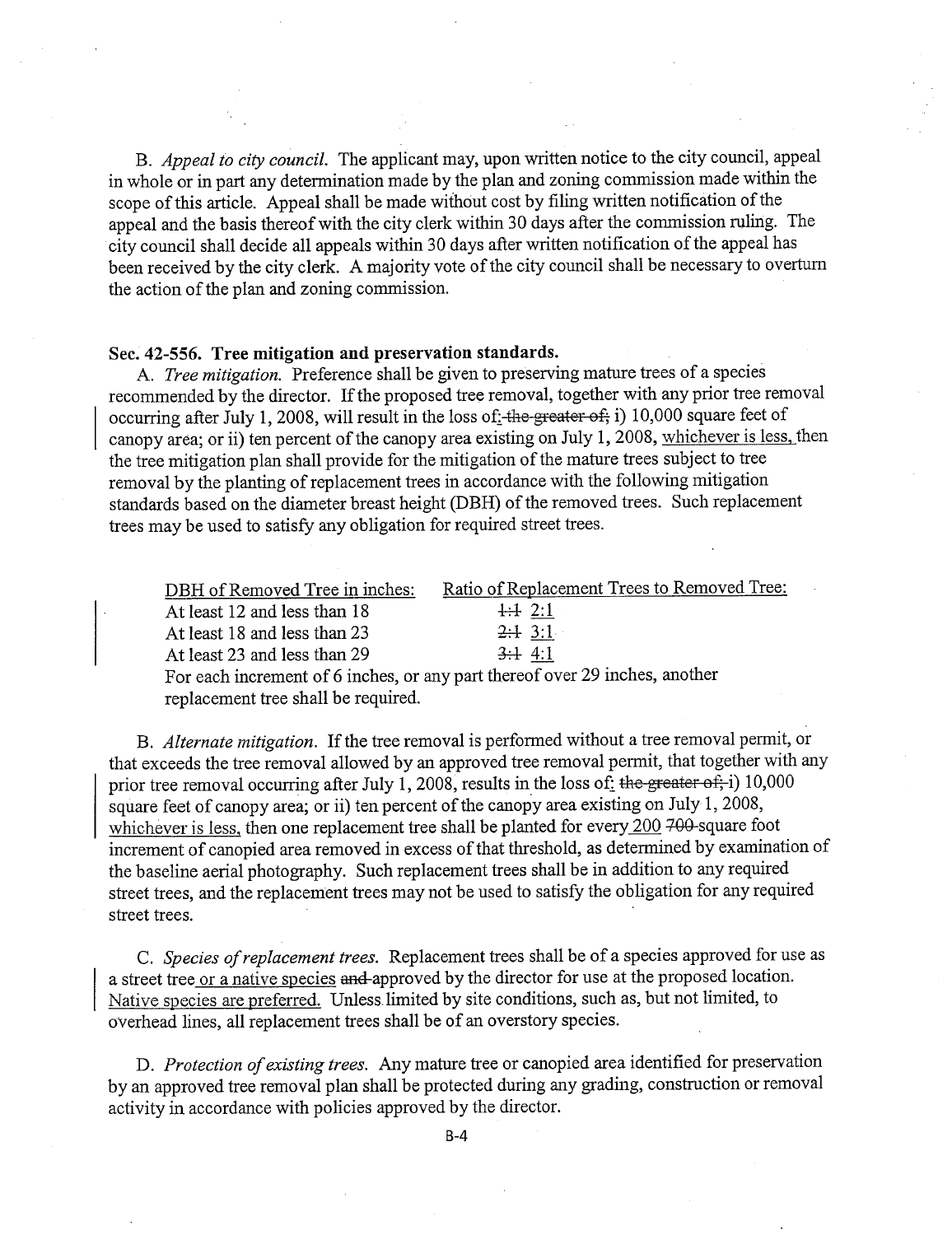E. Off-site mitigation. Any replacement tree which cannot be reasonably planted within the boundaries of the development shall be planted off-site as approved by the director at the following locations:

(1) On city property at locations approved by the city;

(2) On other public property in the city with the wrtten consent of an appropriate offcer of the entity with jurisdiction over the property; and,

(3) On private property in the city with the consent of the property owner.

Preference shall be given to off-site mitigation planting locations in close proximity to the property where the tree removal is proposed.

F. Timing. All replacement trees shall be planted within one year of commencement of tree removal or by such later date as may be approved by the director for good cause shown. In the approval of any subdivision, site plan, or conceptual or development plan for the development of the affected parcel, the schedule for the planting of any replacement trees may be extended to coordinate with such development.

G. Assurance of performance. The director may require a bond for the estimated cost of installing the replacement trees if the replacement trees are not to be planted contemporaneous with the tree removal or planned redevelopment. In considering whether to require a bond, the director shall consider whether the installation of the replacement trees is adequately assured by the applicant's need for furher city permits or approval for the planed redevelopment of the site. As an alternative to the bond, the director may instead require that a notice be executed and recorded by all owners of the property in a form approved by the legal deparment, giving notice to future purchasers and owners of the mitigation requirements imposed pursuant to this section.

H. Maintenance of replacement trees. All replacement trees shall be maintained by the owner of the property where such tree is planted for a period of five (5) years, during which time the replacement tree shall not be subject to tree removal without the prior written consent of the director. If any replacement tree is removed or dies within such period, regardless of the cause, such owner shall cause a new replacement tree to be planted in close proximity to the site of the original tree.

1. Variances. The director plan and zoning commission may grant such variances from the terms of this section as will not be contrary to the public interest, where owing to special conditions a literal enforcement of the provisions of this section will result in unnecessary hardship, and so that the spirit of this article shall be observed and substantial justice done. In granting any variance, the director commission may prescribe appropriate conditions and safeguards in conformity with this aricle. Violation of such conditions and safeguards, when made a part of the terms under which the variance is granted, shall be deemed a violation of this aricle subject to enforcement under sections 42-558 and 42-559.

#### See, 42-557. (not used) Agricaltural activities.

An applicant for a tree removal permit on property assessed as agricultural property, who seeks to undertake tree removal for agricultural purposes, may elect to delay submission of a